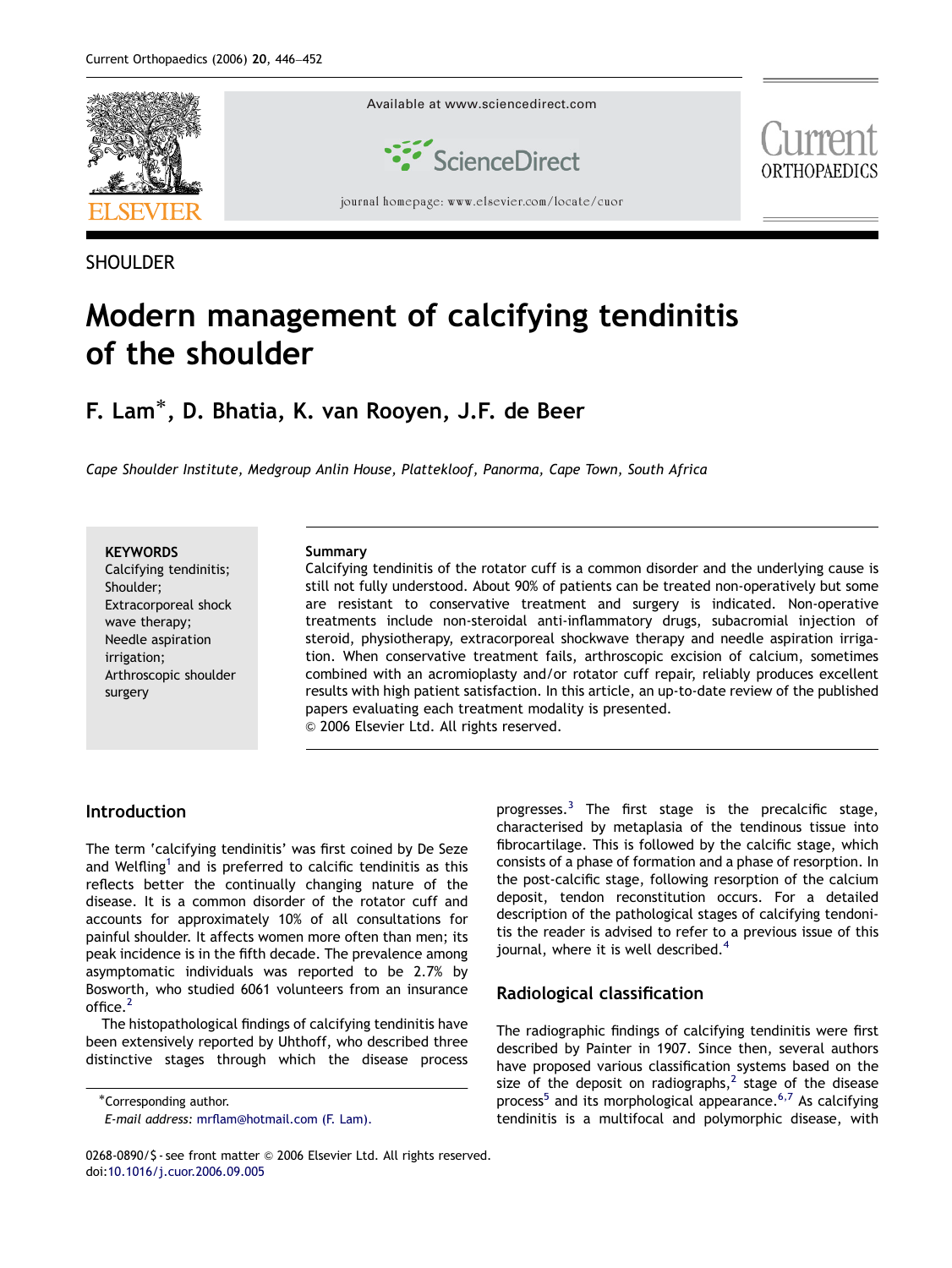<span id="page-1-0"></span>different parts of the tendon simultaneously undergoing varying stages of the evolutionary process, these classification systems serve as a useful guide to treatment and ensure that therapy is targeted according to the individual and to the stage of the disease (Figs. 1–3, Tables 1–4).

#### Non-operative treatment

Conservative treatment is usually successful in up to 90% of patients. The main treatment modalities are:

- non-steroidal anti-inflammatory drugs,
- · subacromial injection of steroid,
- physiotherapy,
- extracorporeal shockwave therapy,
- needle aspiration and irrigation.

Non steroidal anti-inflammatory drugs are the mainstay of non-operative treatment. Although steroid injections are commonly used in the treatment of calcifying tendinitis, there is still no conclusive evidence that they promote resorption of the calcium deposit. Uhthoff and Sarkar<sup>[8](#page-5-0)</sup> believe that steroids actually impair the cell-mediated resorption of carbonated apatite crystals. Noel et al.<sup>[9](#page-5-0)</sup> found that steroid injections administered before needle aspiration had no effect on the clinical outcome.

The efficacy of physiotherapy in the form of therapeutic ultrasound, in the treatment of calcifying tendinitis, remains uncertain. The Cochrane Musculoskeletal Database Review of twenty six trials found that both ultrasound and pulsed electromagnetic field therapy resulted in significant improvement in pain, compared to placebo, in calcific tendonitis.[10](#page-5-0) However, a further meta-analysis of 35 randomised controlled trials, of which 10 were suitable for inclusion, found that only 2 studies supported the use of therapeutic ultrasound over placebo. The remaining 8 showed that therapeutic ultrasound is no more effective than placebo.<sup>[11](#page-5-0)</sup>



Figure 1 Homogeneous well-defined calcific deposit.

Figure 2 Heterogeneous well-defined calcific deposit.



Figure 3 Heterogeneous ill-defined calcific deposit with a punctate appearance.

|                                            | <b>Table 1</b> Bosworth's classification based on the size of |  |  |
|--------------------------------------------|---------------------------------------------------------------|--|--|
| the calcium deposit on the radiograph. $2$ |                                                               |  |  |

| Small  | $<$ 0.5 cm     |
|--------|----------------|
| Medium | $0.5 - 1.5$ cm |
| Large  | $>1.5$ cm      |

#### Extracorporeal shock wave therapy

Extracorporeal shock wave therapy utilises acoustic waves to induce fragmentation of the mechanically hard crystals. Its use as an alternative treatment for calcifying tendinitis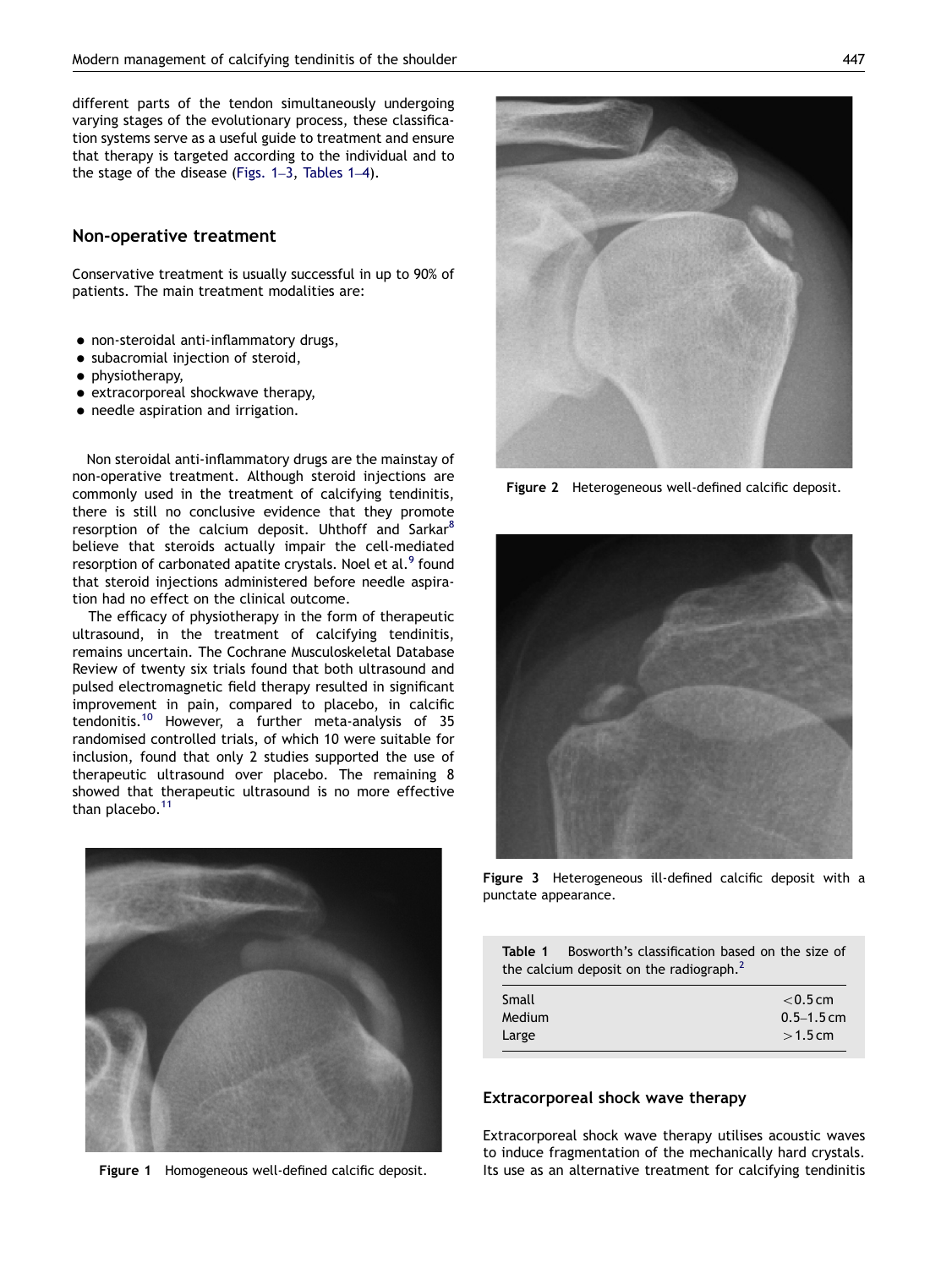#### Table 2 De Palma and Kruper classification.<sup>[5](#page-5-0)</sup>

| Type | Radiological<br>appearance                       | Correspondence to<br>Uhthoff's<br>pathological stages |
|------|--------------------------------------------------|-------------------------------------------------------|
|      | Fluffy, fleecy with<br>ill-defined<br>periphery  | Resorptive phase                                      |
|      | Homogeneous with<br>clearly defined<br>periphery | Formation phase                                       |

|  |                                   | Table 3 French Arthroscopic Society classification |  |
|--|-----------------------------------|----------------------------------------------------|--|
|  | based on appearance. <sup>6</sup> |                                                    |  |

| Type A | Homogeneous calcification with well-   |
|--------|----------------------------------------|
|        | defined limits (Fig. 1)                |
| Type B | Heterogeneous and fragmented           |
|        | calcification with well-defined limits |
|        | (Fig. 2)                               |
| Type C | Heterogeneous calcification with       |
|        | poorly defined limits and sometimes    |
|        | with a punctate appearance (Fig. 3)    |
| Type D | Dystrophic calcification of the tendon |
|        | insertion                              |
|        |                                        |

| Table 4 Patte and Goutallier classification based on<br>morphology. <sup>7</sup> |                       |
|----------------------------------------------------------------------------------|-----------------------|
|                                                                                  | Sharp and dense       |
| Ш                                                                                | Blunt and dense       |
| Ш                                                                                | Sharp and translucent |
| IV                                                                               | Blunt and translucent |

has gained increasing popularity in the last few years, especially in Europe. The efficacy of extracorporeal shock wave therapy has been confirmed in several prospective studies and favourable results have been reported in terms of patient satisfaction, improvement in functional scores and disappearance of calcific deposit confirmed radiographically.[12](#page-5-0)–<sup>15</sup>

A recent single-blind, randomised controlled study of 90 patients with radiographically verified calcific tendinitis found that extracorporeal shock wave therapy led to complete disappearance of calcifications in 86.6% of the subjects in the treatment group and reduction in size of deposit in [13](#page-5-0).4% of subjects.<sup>13</sup> In the control group, only 8.8% of the subjects displayed partially reduced calcifications and none disappeared totally. There was significant reduction in pain and improvement of shoulder function after 4 weeks, with no adverse effects reported.

The optimum energy level for extracorporeal shock wave therapy, for successful treatment of calcifying tendinitis, was evaluated by Peters et al.<sup>[14](#page-5-0)</sup> who compared extracorporeal shock wave therapy at two different energy levels (0.15

and 0.44 mJ/mm<sup>2</sup>) with placebo. Those treated with a lower energy level of  $0.15 \text{ mJ/mm}^2$  had significantly less pain during treatment but required more treatments and had a significantly higher recurrence of calcification at the 6 months follow-up. On the other hand, those treated with a higher energy level of  $0.44 \text{ mJ/mm}^2$  had no residual calcification or recurrence of pain. It seems that the effectiveness of extracorporeal shock wave therapy is directly related to the energy level. Overall, there were no major side effects with either treatment, except for a small number of haematomas.

Most of the studies demonstrating the effectiveness of extracorporeal shockwave therapy in the treatment of calcific tendinitis have the common limitation of having only a short term follow up. Daecke et al.<sup>[15](#page-5-0)</sup> carried out a prospective long-term follow-up study and found that 4 years after the shockwave therapy, 20% of the study population had undergone surgery on the involved shoulder. Thus, it seems that the failure rate following extracorporeal shockwave therapy is higher than previously reported.

#### Needle aspiration and irrigation

The aim is to drain a substantial portion of the calcium deposit, thereby stimulating cell-mediated progressive resorption. There are data to suggest that the outcome following this procedure is directly related to the amount of calcium that can be aspirated.<sup>[16,17](#page-5-0)</sup> The procedure was initially done under fluoroscopic guidance but the use of ultrasound has provided greater accuracy without the risk of irradiation.[18](#page-5-0) Needle aspiration has an advantage over arthroscopic treatment in that this can be readily done under local anaesthesia in the outpatient setting.

The procedure is most easily accomplished with the patient in the lateral decubitus position. Local anaesthetic infiltration along the soft tissue planes leading to the calcium deposit is administered. Using a large bore needle (15 G), the calcium deposit is punctured under direct ultrasound guidance (Fig. 4). An attempt at aspiration should be made, and sometimes the creamy material can be withdrawn from the needle. A second needle is introduced



Figure 4 Ultrasound image of a needle traversing into the calcium deposit.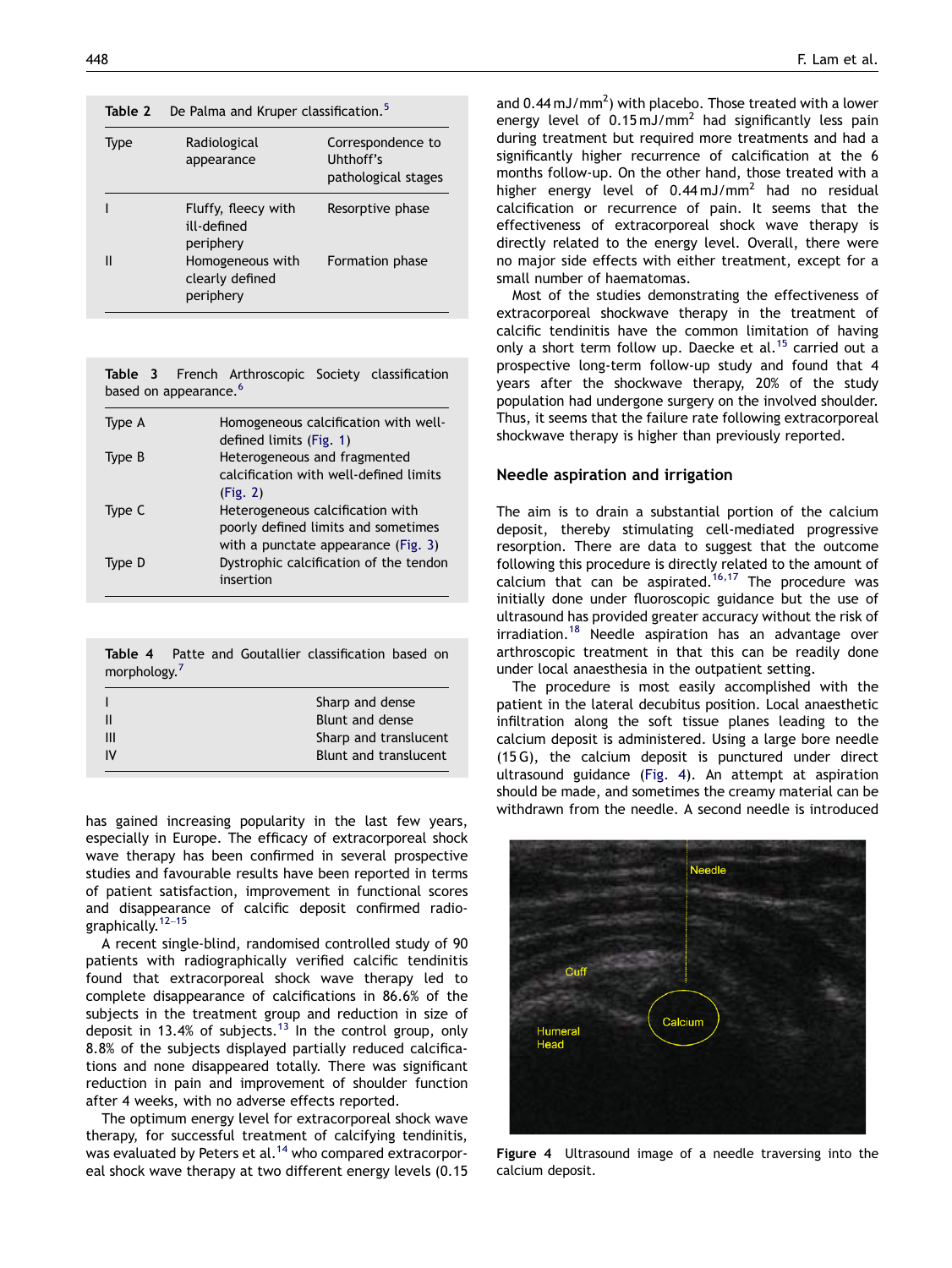anteriorly and saline is injected, thus creating an inflowoutflow irrigation system between the two needles. It is important to avoid multiple punctures of the deposit, as this causes leakage of the irrigation fluid, making the flushing less effective. On completion of the procedure a steroid injection is often given. The major drawback for this procedure is hyperalgesic rebound, which is most common in the first 2–3 days following needling. The best results are obtained in patients with an acutely painful shoulder, typically during the resorption stage in which the calcium is of toothpaste like consistency. It is contraindicated in patients with adhesive capsulitis and probably not suitable for small  $(<$ 1.5 cm) ill-defined deposits, which are difficult to locate and deposits which are of hard chalky consistency, commonly found in the formation stage.<sup>[9](#page-5-0)</sup>

Favourable results have been reported by Aina et al.<sup>[19](#page-5-0)</sup> who prospectively evaluated 30 consecutive patients with a follow-up of 1 month and found that there was a statistically significant improvement in pain (30.5%) and disability (23.9%) index scores. In a longer term follow up study of 1 year by Farin et al.,  $^{20}$  $^{20}$  $^{20}$  74% (45 of 61) of the calcifications had decreased in size, including 28% (17 of 61) which disappeared totally, and 26% (16 of 61) that were unchanged. Clinical results were excellent in 74% (45 of 61), moderate in 16% (10 of 61) and poor in 10% (6 of 61) of cases.

One of the most recent reports comes from Galletti et al., $^{21}$  who found that after a period of 2 years there was complete regression of calcification in 67% of patients and more than 60% reduction in calcific deposits in another 28% of patients on X-ray. Considerable reduction in symptoms was also evident in 87% of patients within a few days of treatment. They concluded that ultrasound-guided needle aspiration is simple to execute, with low cost and is easily repeatable, with good relief of symptoms.

One prospective randomised controlled trial compared the outcome of patients treated with ultrasound-guided needling followed by high-energy shock-wave therapy versus shock-wave therapy alone.<sup>[22](#page-5-0)</sup> They found that the group treated with ultrasound-guided needling followed by highenergy shock-wave therapy had significantly better clinical results, with a reduction in the need for surgery. Complete disappearance of the calcific deposit was also observed in 60% compared with 32.5% in the group treated with shockwave therapy alone.

#### Operative treatment

Whilst there is still controversy regarding the optimal operative treatment, most would agree that in patients with severe disabling symptoms which have persisted for more than 6 months and are resistant to conservative treatment, surgery is indicated.<sup>[23](#page-5-0)</sup> The first case of operative removal of calcific deposit was carried out by Harrington and Codman in 1902. Since then, favourable results have been reported by numerous authors with a subjective improvement of 82% and 71% achieving excellent objective results following open excision of the calcium deposit via a deltoid split approach combined with an acromioplasty. $24-26$  $24-26$  Similarly, good results were reported by Rochwerger et al. who found that the Constant score improved from 52 to 89 after a mean follow-up of 23 months following open removal of calcium and acromioplasty. $25$  Proponents of the open approach argue that this is technically simpler to perform and the defect within the tendon can also be repaired easily and quickly.<sup>[24](#page-5-0)</sup> With advances in technology, these superior results have also been reproduced arthroscopically.<sup>[27](#page-5-0)</sup>

The procedure involves a glenohumeral arthroscopy with special attention to the 'critical zone' of the rotator cuff. A cherry red spot is often visible on the articular side of the rotator cuff close to the footprint and represents an area of increased vascular proliferation (Fig. 5). This is a useful landmark for the location of the calcium deposit and some surgeons recommend marking out this lesion with a suture to aid subsequent identification of the deposit in the subacromial space. Next, a subacromial bursoscopy and bursectomy is carried out to adequately visualise the rotator cuff. When an acromioplasty is indicated, the coracoacromial ligament is released using electrocautery and a subacromial decompression carried out using a burr. The calcific deposit is usually self-evident and is most commonly found in the supraspinatus, 1.5–2 cm from its attachment to the greater tuberosity. In cases where it is difficult to identify the calcium deposit a spinal needle can be used to probe the rotator cuff. Intraoperative fluoroscopy is sometimes helpful in locating the deposit and confirms that the evacuation is complete at the end of the procedure. Once the calcium deposit is identified, the capsule is carefully incised with an arthroscopic knife in line with fibre orientation of the tendon [\(Fig. 6](#page-4-0)). To minimise tendon damage a blunt instrument, such as a curette, is then used to milk out the toothpaste-like contents ([Fig. 7](#page-4-0)). When the calcium is of a hard chalky texture, the arthroscopic rotating blade can be used to decompress the deposit, creating a typical snowstorm appearance. At the end of the procedure, a thorough washout of both the glenohumeral joint and subacromial space is necessary to prevent leaving behind any calcium fragments and some surgeons also give an intraarticular steroid injection. Washout is thought to be important to prevent the development of secondary stiffness, which is relatively common following calcium deposit removal and has been reported in  $9-15\%$  of cases.<sup>[6,28](#page-5-0)</sup> It is thought to be caused by residual calcium fragments provoking an inflammatory reaction within the subacromial bursa, triggering the so called hyperalgesic crisis.<sup>[28](#page-5-0)</sup>



Figure 5 Cherry spot—area of increased vascular proliferation.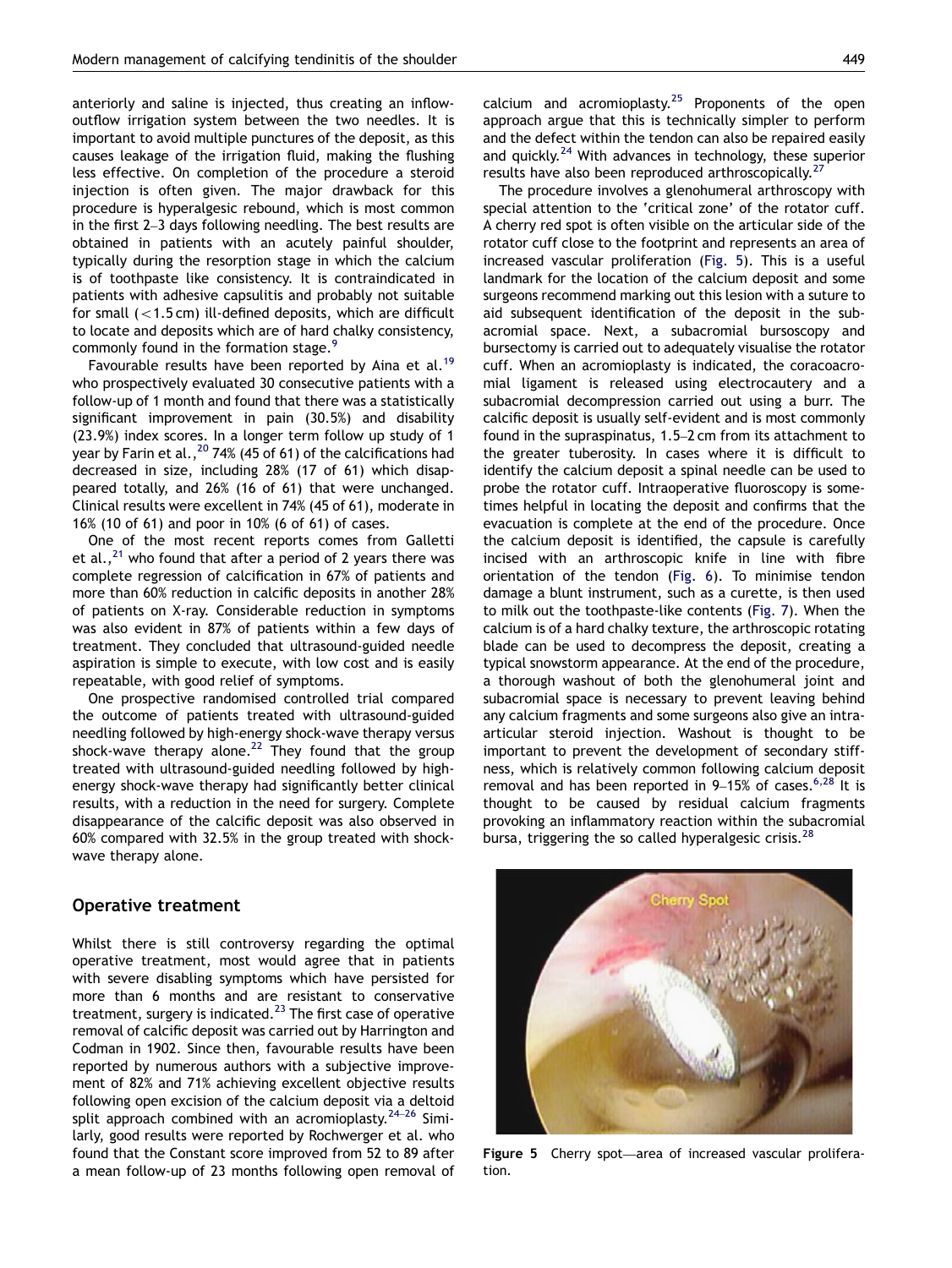<span id="page-4-0"></span>

Figure 6 Incision of the calcium deposit in line with the tendon fibre orientation.



Figure 7 Arthroscopic view of the toothpaste like contents from the calcific deposit.

How important it is to remove all of the calcium deposit remains uncertain. Jerosch<sup>[29](#page-5-0)</sup> has shown that the functional outcome following surgery is inversely related to the amount of calcification remaining. More recent studies, however, suggest that absolute eradication of the calcium deposit is probably not necessary, as cell-mediated resorption is already initiated by the surgery.<sup>[30](#page-5-0)</sup>

#### Acromioplasty

The question of whether acromioplasty should be performed or not remains controversial. Some surgeons, such as Neer, <sup>[31](#page-5-0)</sup> strongly believe that calcific tendinitis is independent of rotator cuff impingement. This is supported by Uhthoff's<sup>3</sup> histological findings that the subacromial bursa in calcifying tendinitis usually has minimal signs of inflammation. Other researchers believe that the vascular invasion and influx of

phagocytic cells during the acute resorptive phase lead to oedema of the rotator cuff and rise in the intratendinous pressure.<sup>[30](#page-5-0)</sup> This theoretically can lead to secondary impingement as the thickened and indurated calcified tendon bulges into the subacromial space. However, radiological studies have found little correlation between calcifying tendinitis and osseous subacromial impingement, with only 16% of patients with calcifying tendinitis having the socalled type III or hooked acromion on supraspinautus outlet view radiograph.<sup>[32](#page-5-0)</sup>

Interestingly, Resch et al. $33$  reported that patients with diffusely spread small  $(<5$  mm) calcium deposits often had fair or poor functional outcome following deposit removal alone and pain was only relieved later by performing an additional acromioplasty. They therefore advocated that patients with diffusely spread small calcium deposits without evidence of substantial surrounding inflammatory changes should also have an acromioplasty. Some authors even advocate performing an acromioplasty alone without excision of the calcium deposit.<sup>25,34</sup> The study from Tillander et al.<sup>[34](#page-5-0)</sup> showed that by performing a subacromial decompression alone without interfering with the calcific deposit, 79% of patients had disappearance or decrease in the size of the calcific deposit after a mean period of 2 years from surgery. They question whether the calcific deposits disappear more quickly after an acromioplasty as a result of a reduction in the pressure within the subacromial space.

Thus, summarising the currently available evidence, the most commonly accepted indications for performing an acromioplasty are:

- 1. Radiological evidence of mechanical impingement e.g. type III acromion, sclerosis of undersurface of acromion and greater tuberosity.
- 2. Intraoperative evidence of mechanical impingement e.g. kiss lesion—partial bursal sided rotator cuff tear with mirror changes on the undersurface of anterior acromion.
- 3. Type C calcium deposits with an ill-defined contour and heterogeneous appearance on X-ray.<sup>[6](#page-5-0)</sup> This is because the calcium deposit is diffusely infiltrated and even following surgery, some minute microscopic deposits of calcium will inevitably remain within the tendon.

## Repair of the rotator cuff

Traditionally, it was thought that calcifying tendinitis progresses through distinct stages, as described by Uhthoff, $3$ and the tendon always reconstitutes after calcium deposit removal. Neer<sup>[35](#page-6-0)</sup> recommended excision of the calcifying tendon as 'a quarter orange' without the need for complementary suturing. Recent evidence, however, suggests that spontaneous healing of the tendon does not always occur and the cyclical natural history can be interrupted at any stage of the disease.  $30,36$  Seil et al.  $30$ found that 65% of patients 2 years following surgery had persistent discrete flattening of the tendon on ultrasound. The incidence of persistent rotator cuff defects following surgery has been found to be 25% with 7% having persistent pain.<sup>[36](#page-6-0)</sup> This is more common following removal of large  $(>2 \text{ cm})$  deposits. Some surgeons therefore recommend a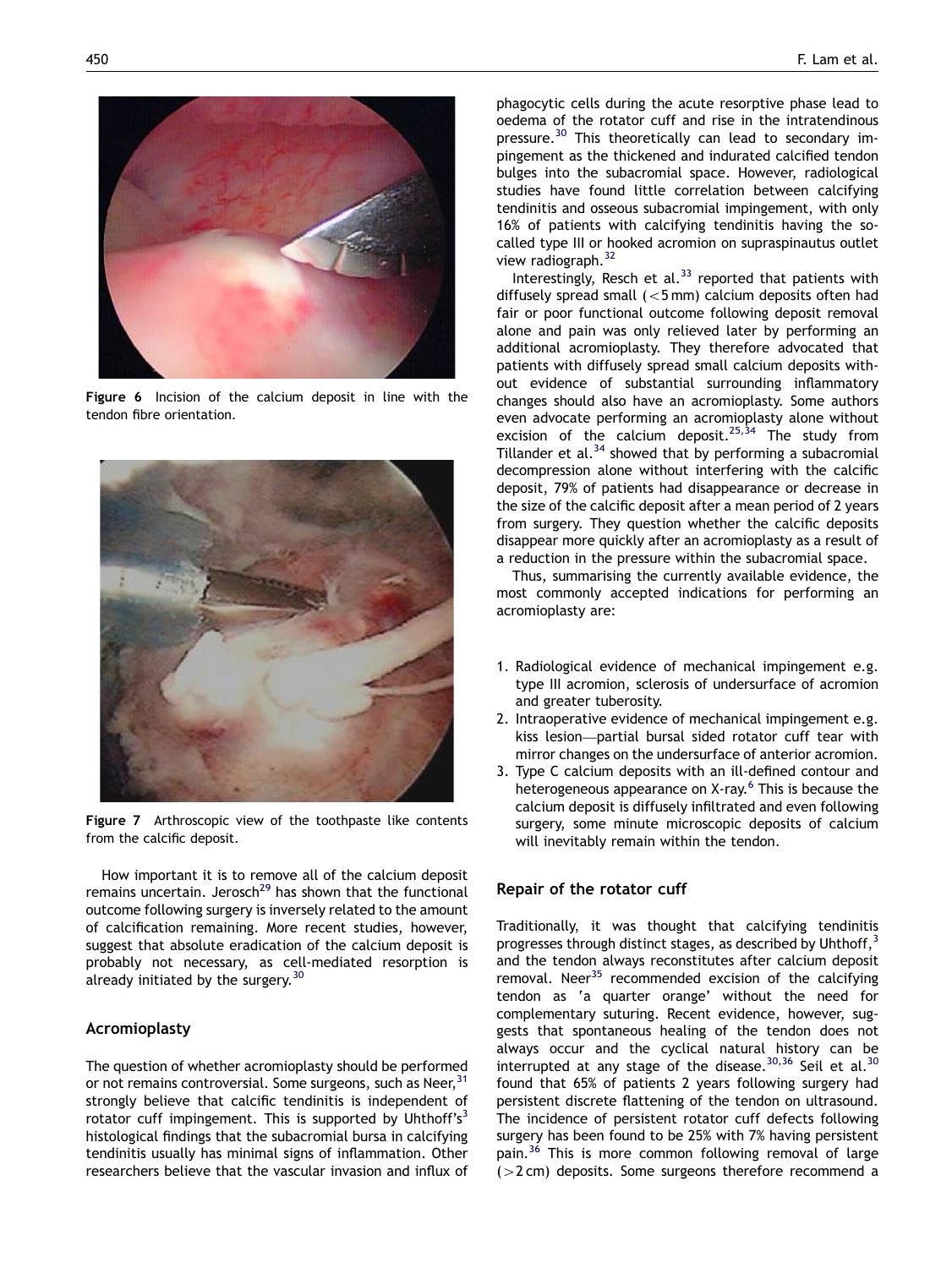<span id="page-5-0"></span>primary side to side repair of the rotator cuff defect if the residual defect following excision is large. $37$ 

### Summary and conclusions

Calcifying tendinitis of the rotator cuff is a polymorphic disease characterised by multifocal deposition of calcium in non degenerative tissue. The majority of patients can be treated effectively with non-operative measures such as non steroidal anti-flammatory drugs, subacromial injection of steroid, physiotherapy, extracorporeal shockwave therapy and needle aspiration irrigation. Approximately 10% are resistant to conservative treatment and surgical removal of the calcium deposit is necessary. In selected patients, a concurrent acromioplasty and rotator cuff repair is also indicated. The key to successful management is to understand the natural history of the condition thereby devising the optimum treatment based on the pathology.

#### References

- 1. De Seze S, Welfling J. Tendinites calcifiantes. Rhumatologie 1970;22:5–14.
- 2. Bosworth BM. Calcium deposits in the shoulder and subacromial bursitis: a survey of 12,122 cases. J Am Med Assoc 1941;116: 2477–82.
- 3. Uhthoff HK. Anatomopathology of calcifying tendinitis of the cuff. In: Gazielly DF, Gleyze PTT, editors. The cuff. Paris: Elsevier; 1997. p. 144–6.
- 4. Hughes PJ, Bolton-Maggs B. Calcifying tendinitis. Curr Orthop 2002;16(5):389–94.
- 5. DePalma AF, Kruper KS. Long term study of shoulder joints afflicted with and treated for calcific tendinitis. Clin Orthop 1961;20:61–72.
- 6. Mole D, Kempf JF, Gleyze P, Rio B, Bonnomet F, Walch G. Resultat du traitement arthroscopique des tendinopathies non rompues, Il: les calcifications. Rev Chir Orthop 1993;79:532–41.
- 7. Patte CF, Goutallier D. Calcifications. Rev Chir Orthop 1988;74: 277–8.
- 8. Uhthoff HK, Sarkar K. Calcifying tendinitis. Rockwood Jr CR, Matsen III FA, editors. The shoulder, vol. 2. Philadelphia: WB Saunders; 1990. p. 774–90.
- 9. Noel E, Carillon Y, Gaillard T, Bouvier M. Needle aspiration irrigation in calcifying tendinitis of rotator cuff. In: Gazielly DF, Gleyze PTT, editors. The cuff. Paris: Elsevier; 1997. p. 152-7.
- 10. Green S, Buchbinder R, Hetrick S. Physiotherapy interventions for shoulder pain. Cochrane Database Syst Rev 2003(2): CD004258.
- 11. Robertson VJ, Baker KG. A review of therapeutic ultrasound: effectiveness studies. Phys Ther 2001;81(7):1339–50.
- 12. Moretti B, Garofalo R, Genco S, Patella V, Mouhsine E. Mediumenergy shock wave therapy in the treatment of rotator cuff calcifying tendonitis. Knee Surg Sports Traumatol Arthrosc 2005;13(5):405–10.
- 13. Cacchio A, Paoloni M, Barile A, Don R, de Paulis F, Calvisi V, et al. Effectiveness of radial shock-wave therapy for calcific tendinitis of the shoulder: single-blind, randomized clinical study. Phys Ther 2006;86(5):672–82.
- 14. Peters J, Luboldt W, Schwarz W, Jacobi V, Herzog C, Vogl TJ. Extracorporeal shock wave therapy in calcific tendinitis of the shoulder. Skeletal Radiol 2004;33(12):712–8 [Epub 2004 October 8].
- 15. Daecke W, Kusnierczak D, Loew M. Long-term effects of extracorporeal shockwave therapy in chronic calcific tendinitis of the shoulder. J Shoulder Elbow Surg 2002;11(5):476–80.
- 16. Normandin C, Ortiz-Bravo E. Ponctions de calcification de l'epaule. Concours Med 1987;109:2559–64.
- 17. Nizard J, Maugars Y, Horreard F, Castagne A, Prost A. Ponctionfragmentation-lavage de calcifications tendineuses de l'epaule: etude prospective de 40 cas. In: Pelisser J, Simon L, Rodineau J, editors. Pathologie de la Coiffe des Rotateurs de L'Epaule, Collection de Pathologie Locomotrice. Paris: Masson; 1993. p.  $120-6$ .
- 18. Cooper G, Lutz GE, Adler RS. Ultrasound-guided aspiration of symptomatic rotator cuff calcific tendonitis. Am J Phys Med Rehabil 2005;84(1):81.
- 19. Aina R, Cardinal E, Bureau NJ, Aubin B, Brassard P. Calcific shoulder tendinitis: treatment with modified US-guided fineneedle method. Radiology 2001;221(2):455–61.
- 20. Farin PU, Rasanen H, Jaroma H, Harju A. Rotator cuff calcifications: treatment with ultrasound-guided percutaneous needle aspiration and lavage. Skeletal Radiol 1996;25(6): 551–4.
- 21. Galletti S, Magnani M, Rotini R, Mignani G, Affinito D, Pelotti P, et al. The echo-guided treatment of calcific. Chir Organi Mov 2004;89(4):319–23.
- 22. Krasny C, Enenkel M, Aigner N, Wlk M, Landsiedl F. Ultrasoundguided needling combined with shock-wave therapy for the treatment of calcifying tendonitis of the shoulder. J Bone Joint Surg Br 2005;87(4):501–7.
- 23. Rotini R, Bungaro P, Antonioli D, Katusic D, Marinelli A. Algorithm for the treatment of calcific tendinitis in the rotator cuff: indications for arthroscopy and results in our experience. Chir Organi Mov 2005;90(2):105–12.
- 24. Gazielly DF, Bruyere G, Gleyze PTT. Open acromioplasty with excision of calcium deposits and tendon suture. In: Gazielly DF, Gleyze PTT, editors. The cuff. Paris: Elsevier; 1997. p. 172–5.
- 25. Rochwerger A, Franceschi JP, Viton JM, Roux H, Mattei JP. Surgical management of calcific tendinitis of the shoulder: an analysis of 26 cases. Clin Rheumatol 1999;18(4):313–6.
- 26. Postel JM, Goutallier D, Lambotte JC, Duparc F. Treatment of chronic calcifying or post calcifying shoulder tendinitis by acromioplasty without excision of the calcification. In: Gazielly DF, Gleyze PTT, editors. The cuff. Paris: Elsevier; 1997. p. 159–63.
- 27. Costouros JG, Bassi O, Gerber C. Arthroscopic management of calcific tendonitis of the shoulder. Presented at the American academy of orthopaedic surgeons annual meeting, 2006. p. 695.
- 28. Kempf JF, Bonnomet F, Nerisson D, Gastaud F, Lacaze F, Geraud H. Arthroscopic isolated excision of rotator cuff calcium deposits. In: Gazielly DF, Gleyze PTT, editors. The cuff. Paris: Elsevier; 1997. p. 164–7.
- 29. Jerosch J, Strauss JM, Schmiel S. Arthroskopische Therapie der Tendinitis calcarea. Wie wichtig ist die Kalkentfernung? Arthroskopie 1996;9:241–5.
- 30. Seil R, Litzenburger H, Kohn D, Rupp S. Arthroscopic treatment of chronically painful calcifying tendinitis of the supraspinatus tendon. Arthroscopy: J Arthrosc Rel Surg 2006;22(5):521–7.
- 31. Neer CS. Anterior acromioplasty for the chronic impingement syndrome of the shoulder. J Bone Joint Surg (Am) 1972;54A:  $41 - 50$
- 32. Loew M, Sabo D, Wehrle M, Mau H. Relationship between calcifying tendinitis and subacromial impingement: a prospective radiography and magnetic resonance imaging study. J Shoulder Elbow Surg 1996;5:314–9.
- 33. Resch H, Povacz P, Seykora P. Excision of calcium deposit and acromioplasty? In: Gazielly DF, Gleyze PTT, editors. The cuff. Paris: Elsevier; 1997. p. 169–71.
- 34. Tillander BM, Norlin RO. Change of calcifications after arthroscopic subacromial decompression. J Shoulder Elbow Surg 1998;7:213–7.